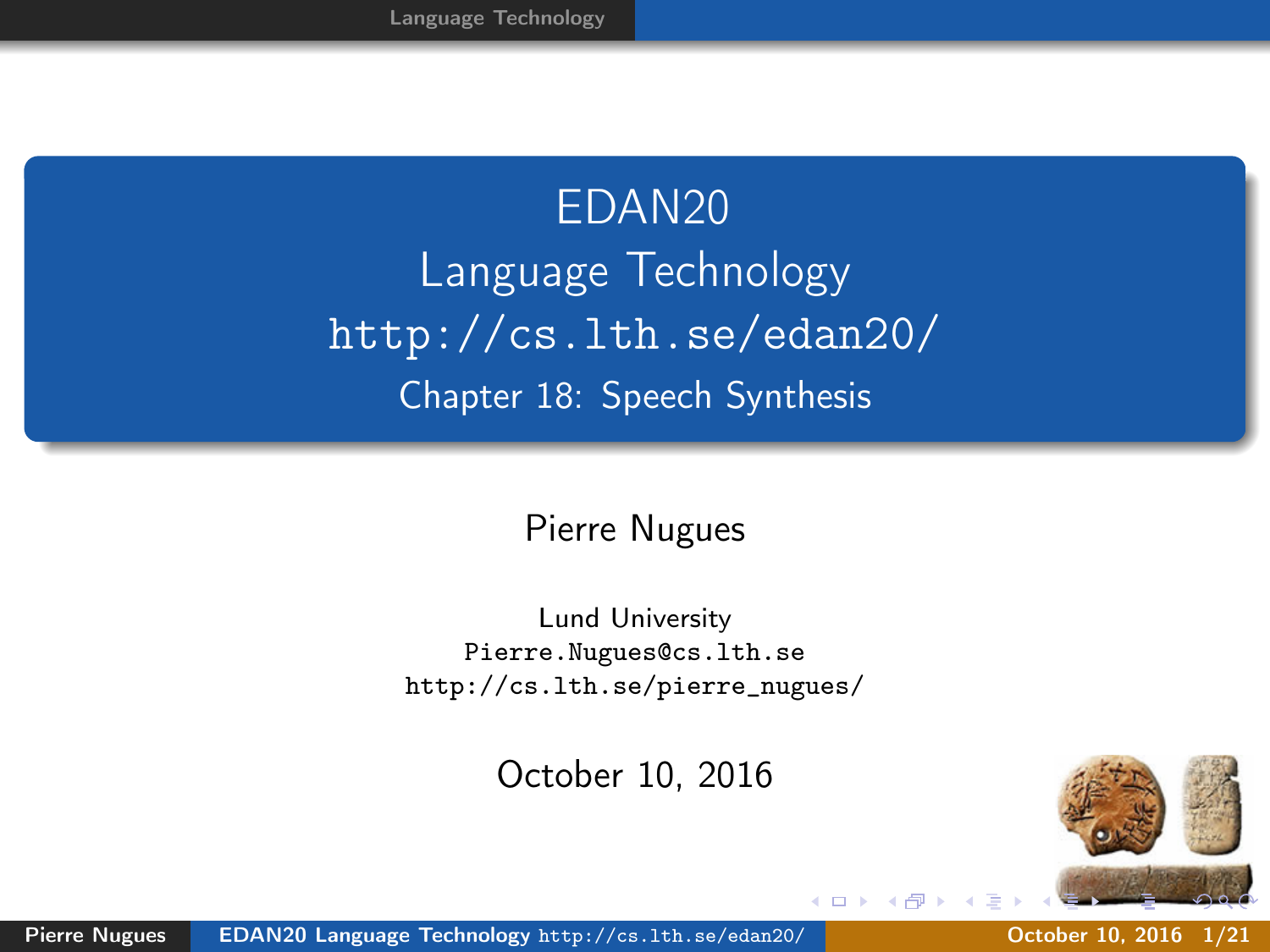4 17 18

#### <span id="page-1-0"></span>Structure of a Spoken Interactive System



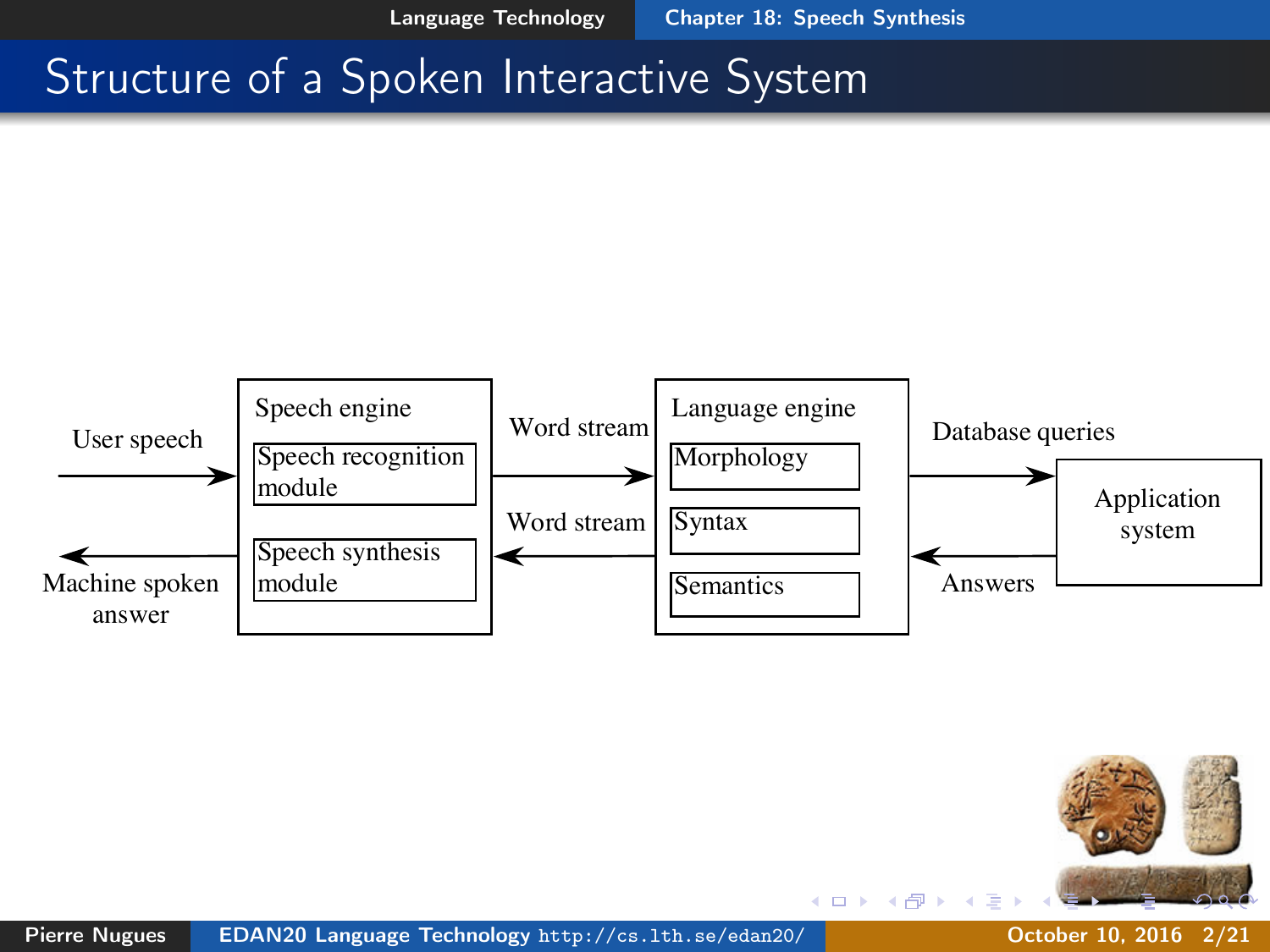





 $\leftarrow$   $\Box$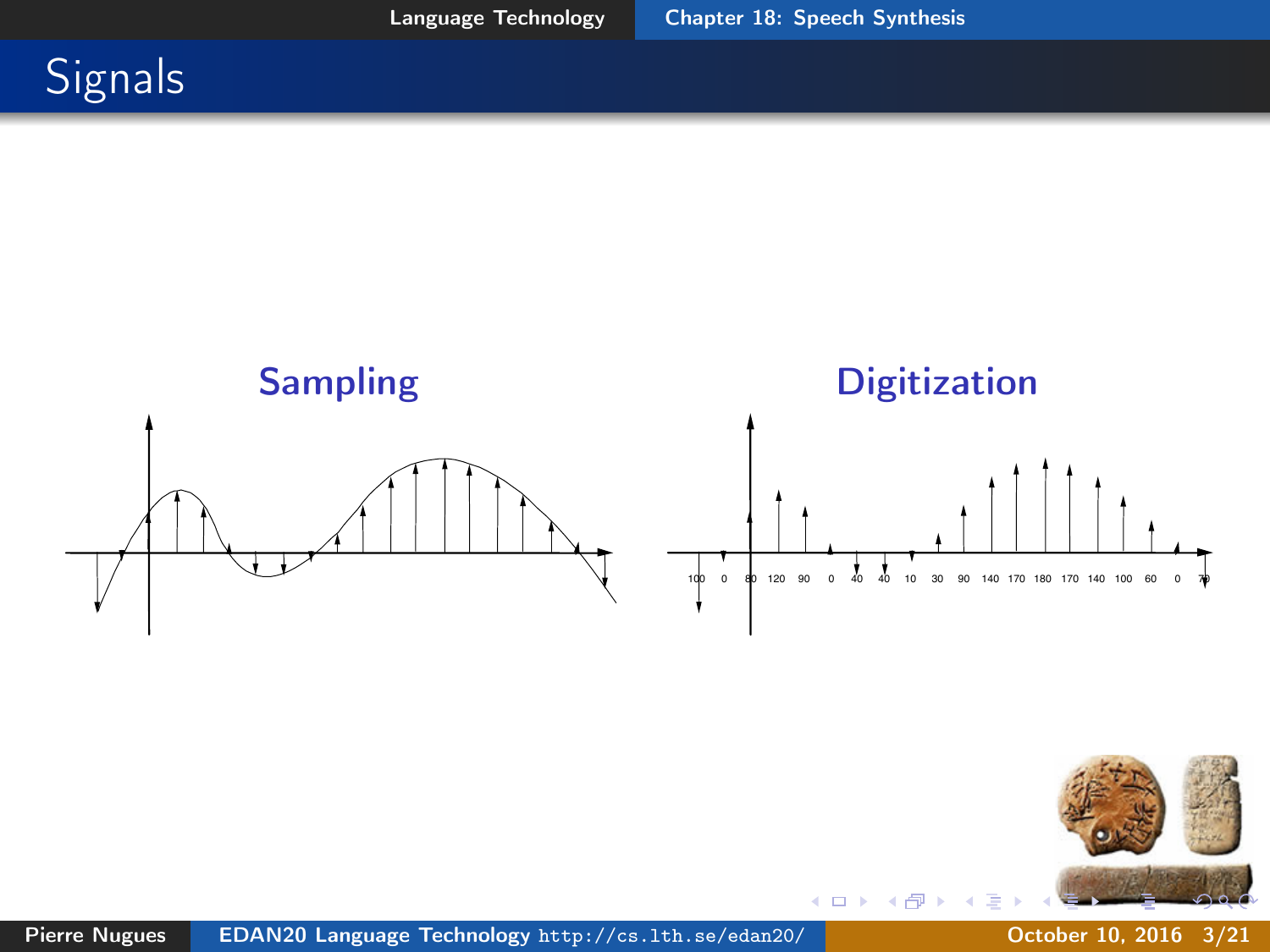# Fourier Transforms

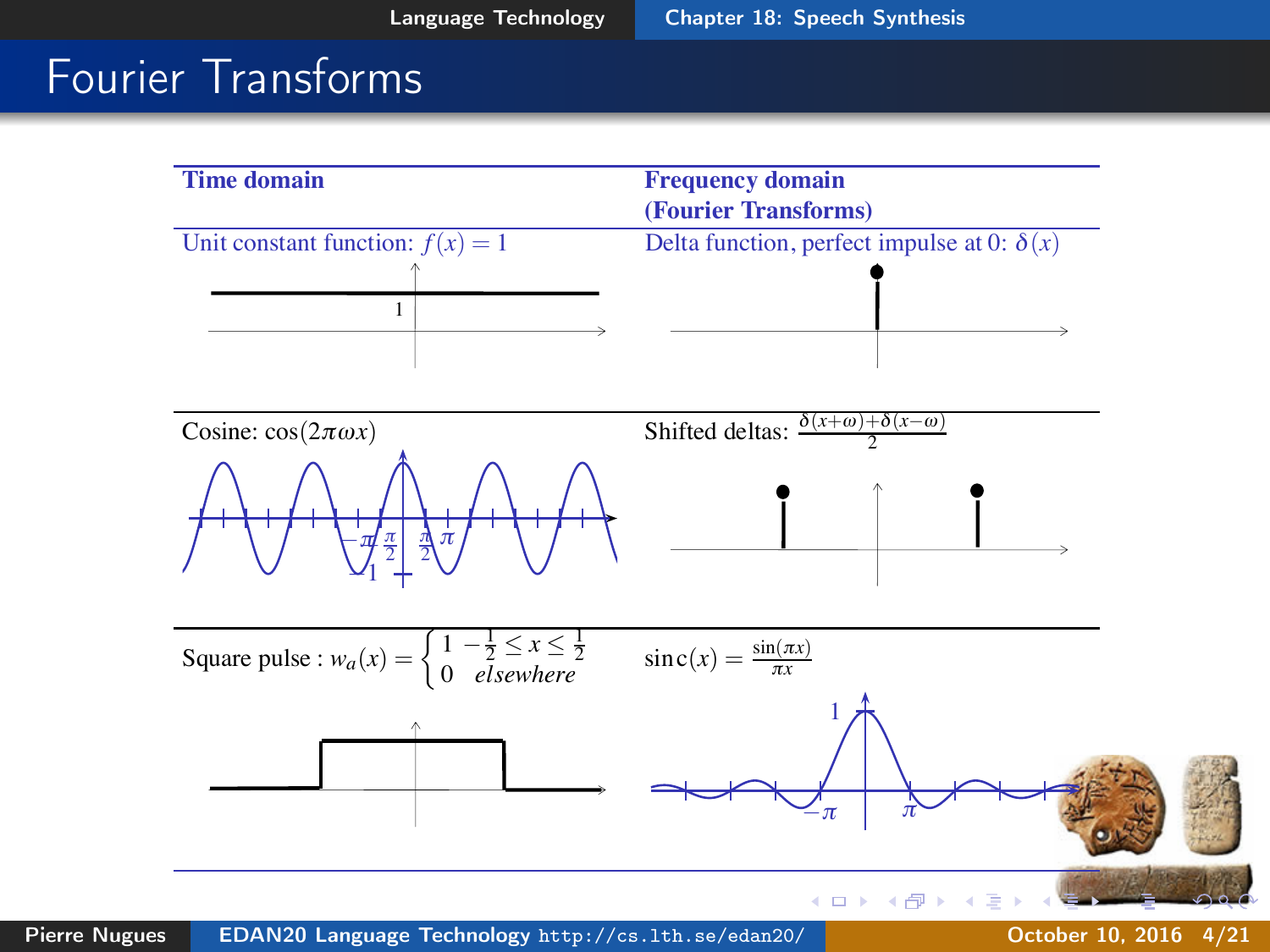# Speech Spectrograms

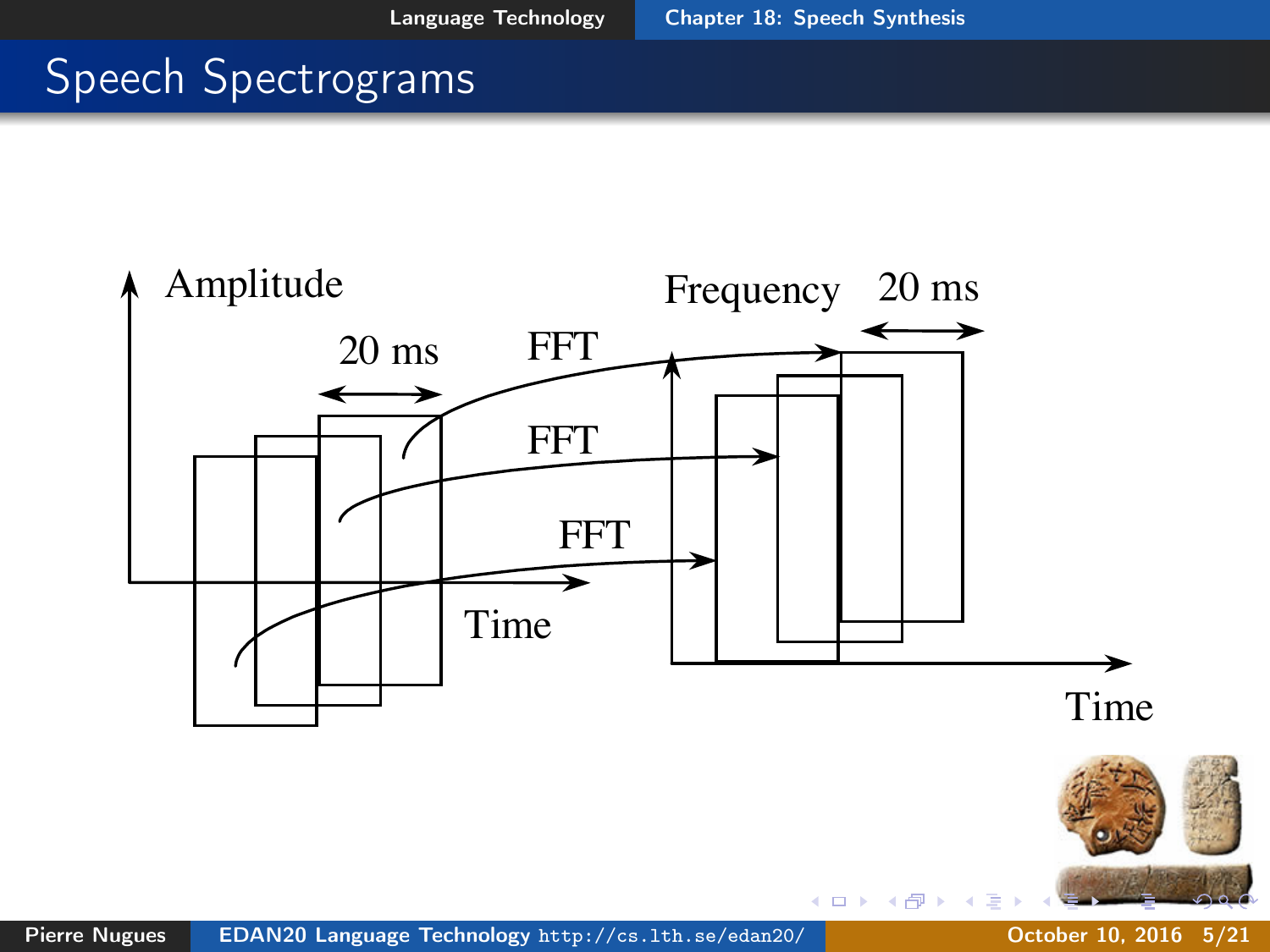# Speech Signals

#### The boys I saw yesterday morning

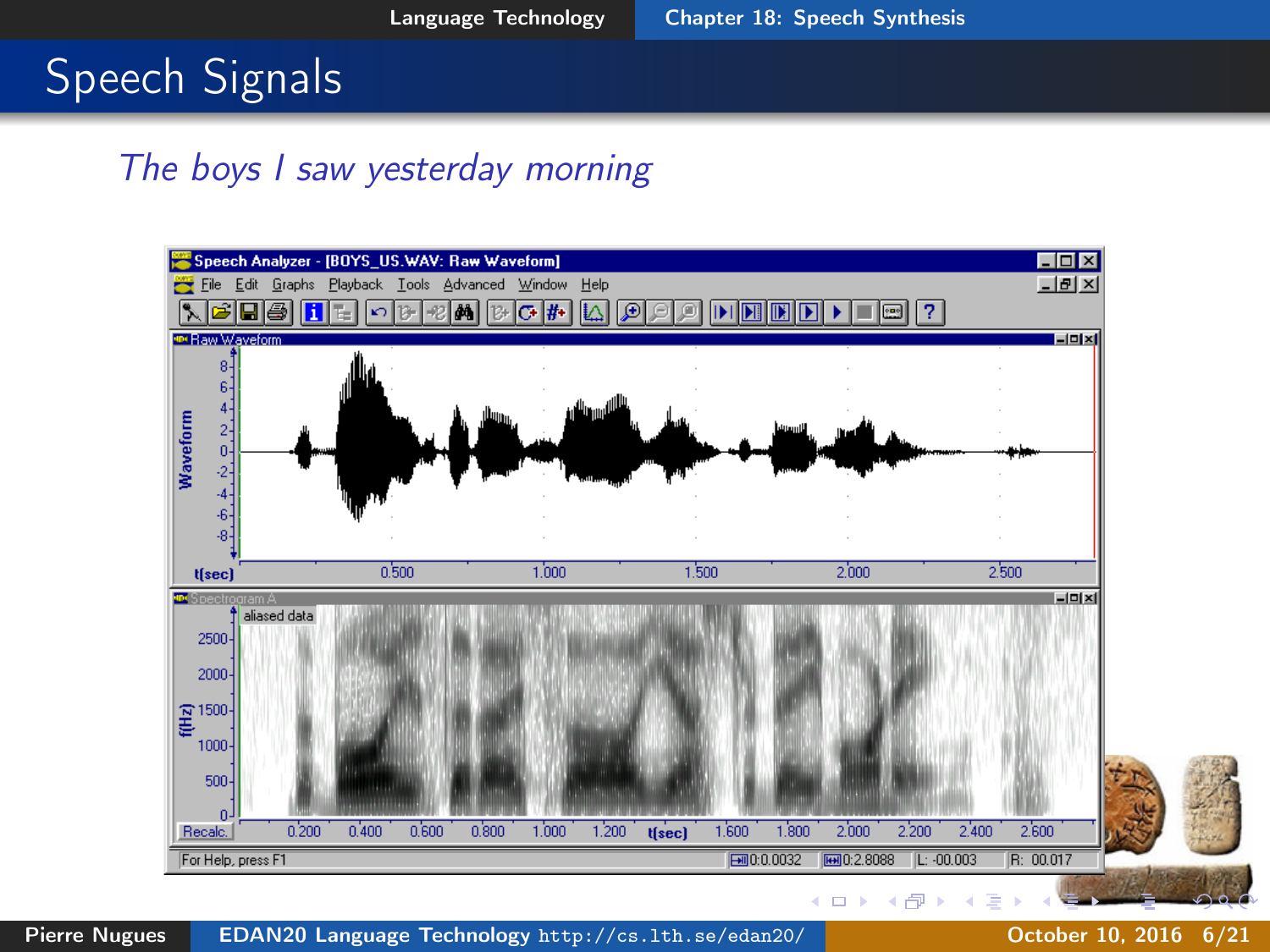Phonemes are conceptual units to delimit elementary speech segments.

- A broad phonemic transcription is denoted between slashes /symbol/ Phones are real speech sounds
- Allophones are the members of the phone collection represented by a same phoneme.
- Allophones can sometimes be predicted by the articulation context.
- A narrow phonemic transcription is denoted between square angles [transcription]
- Phonemes are divided into vowels and consonants

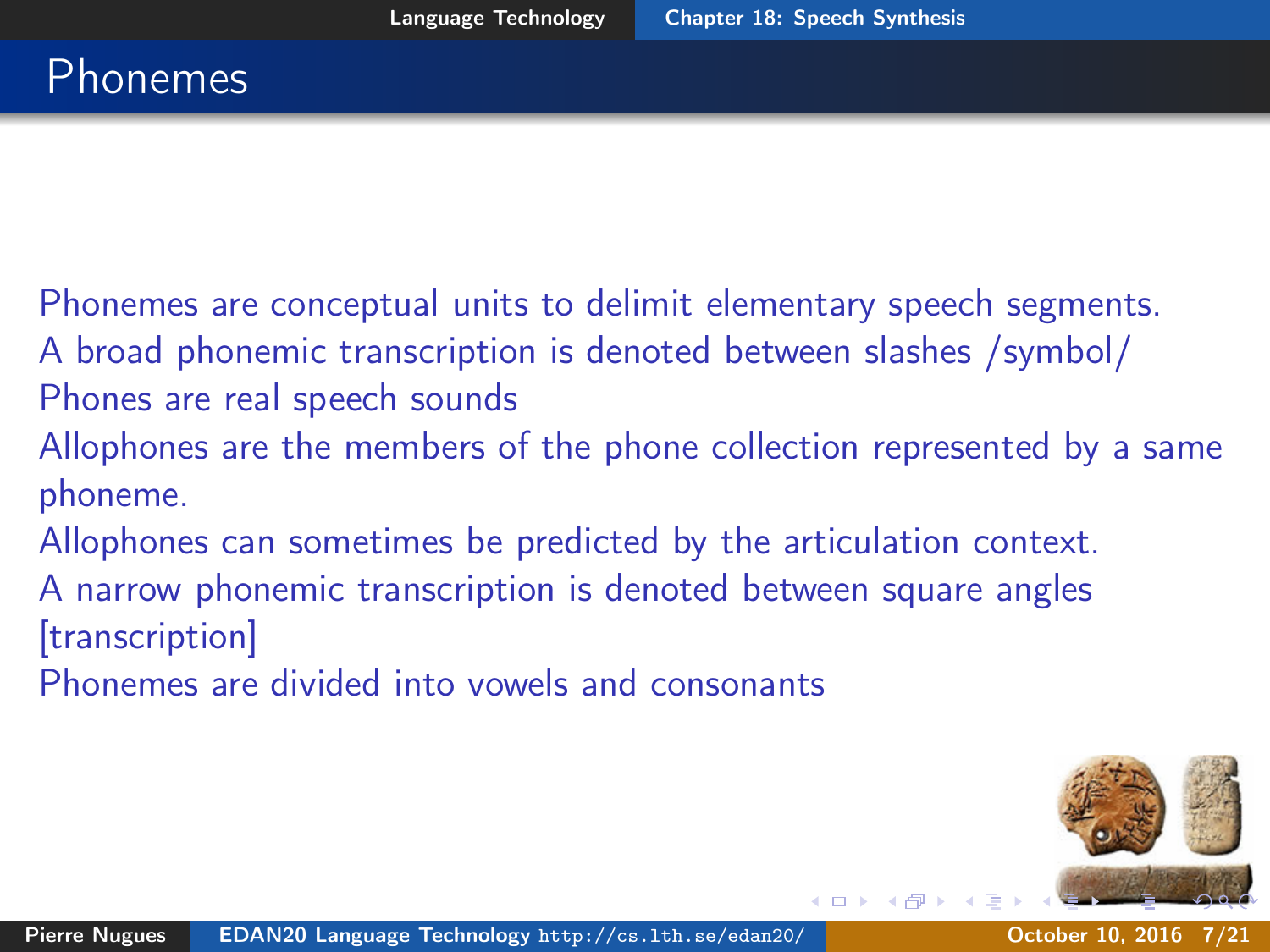# The IPA Notation

A notation to transcribe phonemes and allophones Each language has a finite set of phonemes, around 40-60.

- Swedish has 18 consonants and 17 vowels
- French has 18 consonants, 14 vowels, and 3 semi-vowels (approximants)
- English has 24 consonants and 15 vowels.

Phonemes are specific to a language: true and trou 'hole' have the same broad transcription /tru/ but the narrow transcription is different [tɹ̯u] and ˚  $[t$ gu] ˚

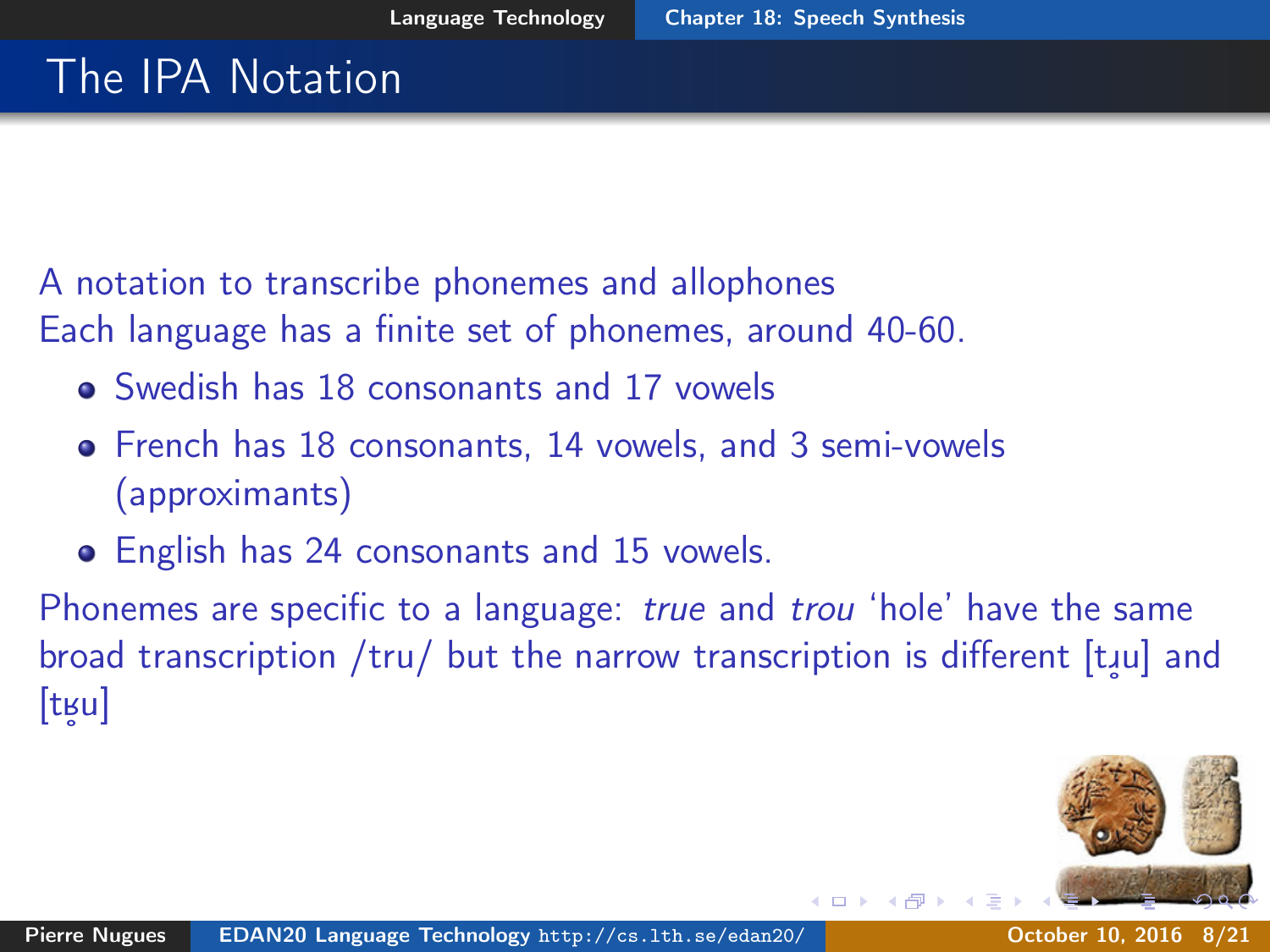Vowels are voiced (F0) and have typical formant values: F1, F2, and F3. In North American English:

| Formants (Hz) $/ii/$ $/ii/$ $/ε/$ $/æ/$ $/q/$ $/5/$ |  |                               |  |  |
|-----------------------------------------------------|--|-------------------------------|--|--|
| - F1                                                |  | 270 390 530 660 730 570       |  |  |
| - F2                                                |  | 2290 1990 1840 1720 1090 840  |  |  |
| <b>F3</b>                                           |  | 3010 2550 2480 2410 2440 2410 |  |  |

The vowels can be classified according to the tongue position in the mouth.

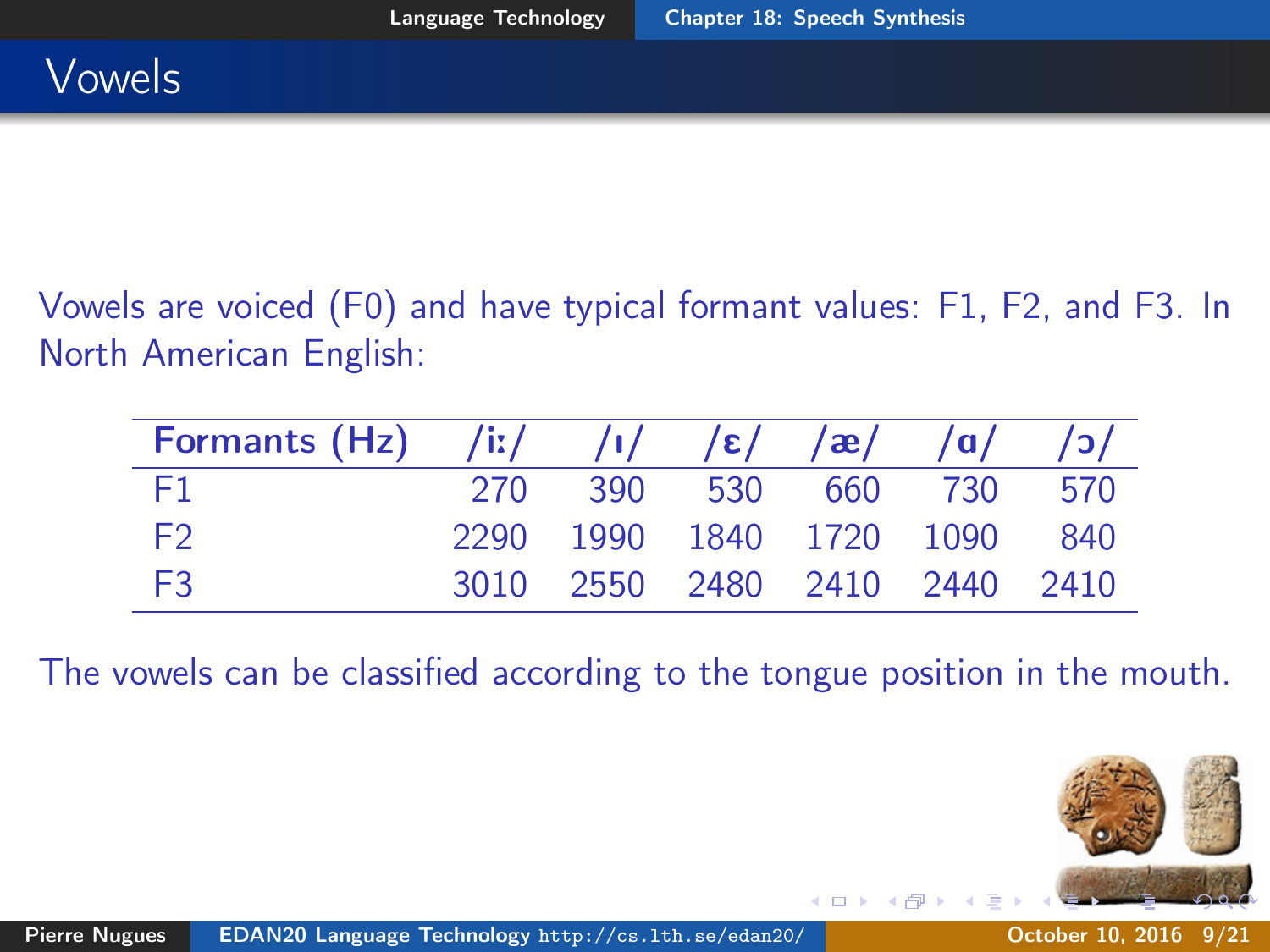Consonants obstruct the airflow. They can be voiced or not. They are classified using two parameters: the place and the manner of obstruction.

|                                       | <b>Labial</b> | Labio-<br>dental | <b>Dental</b> | <b>Alveolar</b> | Post-<br>alveolar             | <b>Palatal</b> | <b>Velar</b> | <b>Glottal</b> |
|---------------------------------------|---------------|------------------|---------------|-----------------|-------------------------------|----------------|--------------|----------------|
| Plosive<br>Affricate                  | p b           |                  |               | t d             | t <sub>s</sub> d <sub>3</sub> |                | k q          |                |
| <b>Nasal</b><br>Fricative             | m             | fv               | $\theta$ ð    | n<br>S Z        | $\sqrt{3}$                    |                | ŋ            | h              |
| Approximant<br>Lateral<br>approximant |               |                  |               |                 |                               |                | W            |                |

 $-10.1$ 

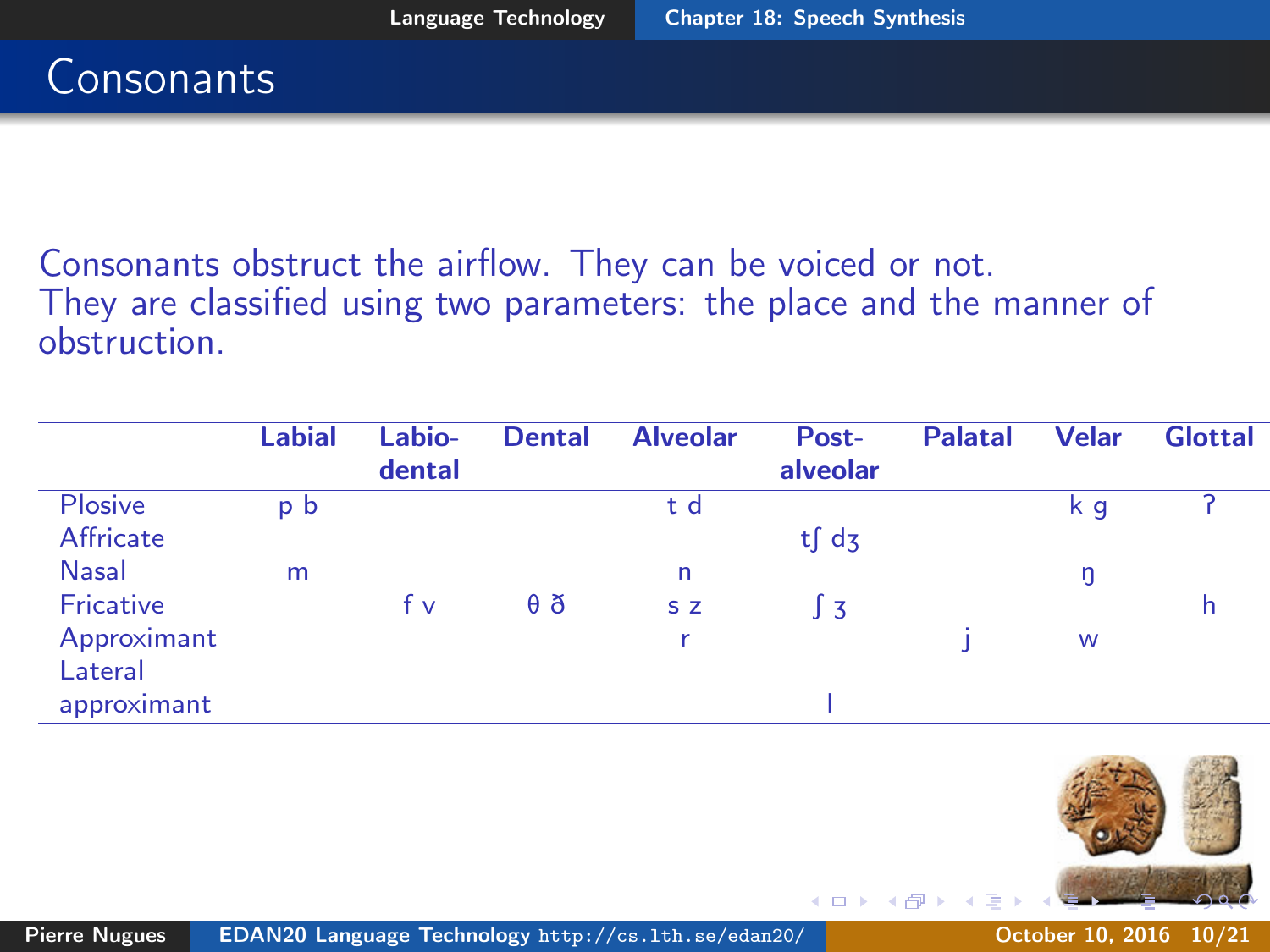# Manner of Articulation

- Plosives block the oral cavity for a short period and release the air.
- Nasals let the air flow in the nasal cavity while blocking the oral cavity
- **•** Fricatives restrict the airflow
- Approximants are vowel-like consonants: voiced and with little obstruction

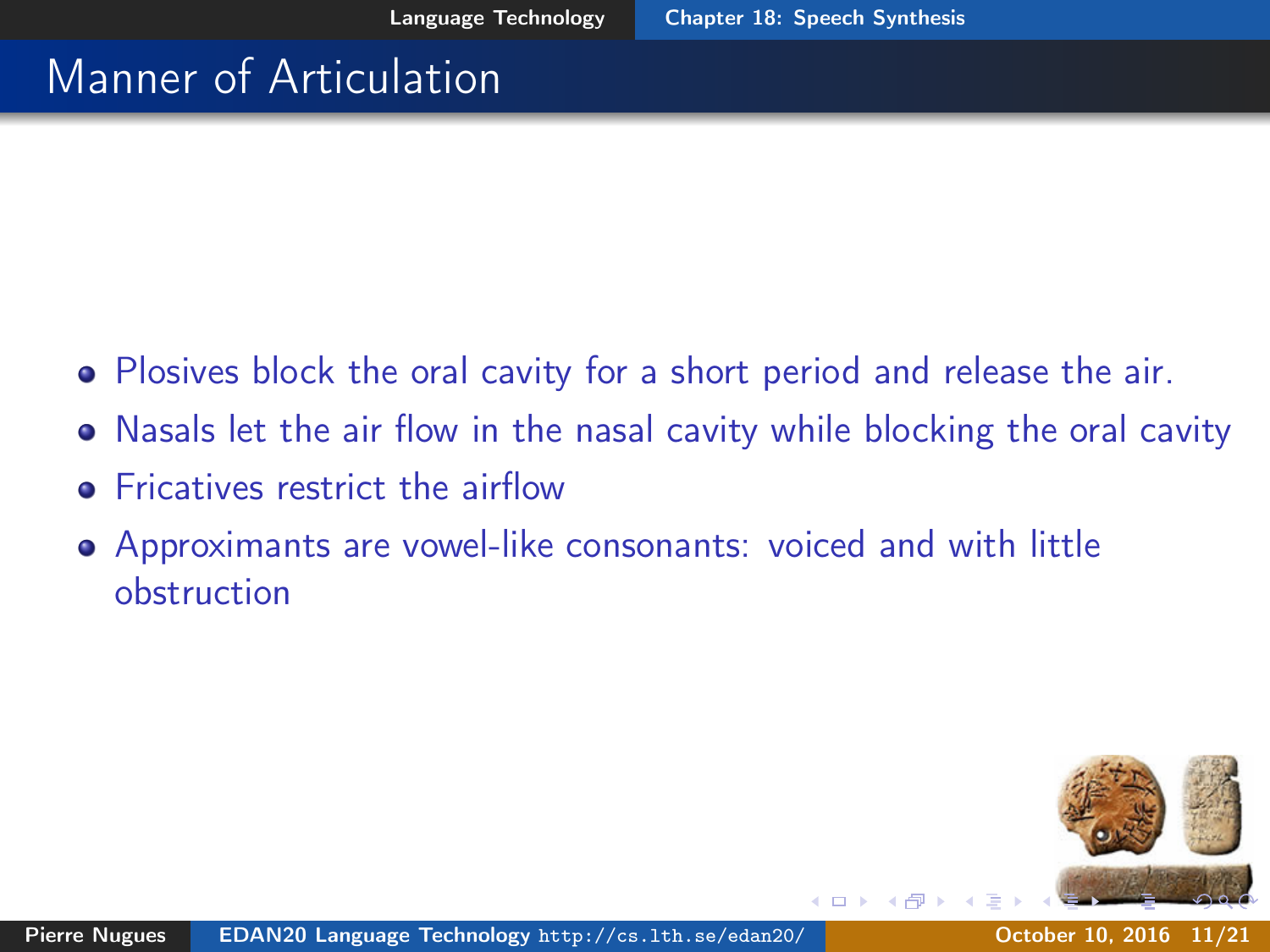#### Suprasegmental Features

A suprasegmental feature is a characteristic that extends over more than one phoneme or is independent of it as the stress that applies to a syllable. The pitch, loudness, and quantity are amongst the most notable suprasegmental features.

They correspond to physical properties, respectively the fundamental frequency, the intensity (or amplitude), and the duration.

The relation between physical and perceptual properties is not trivial however.

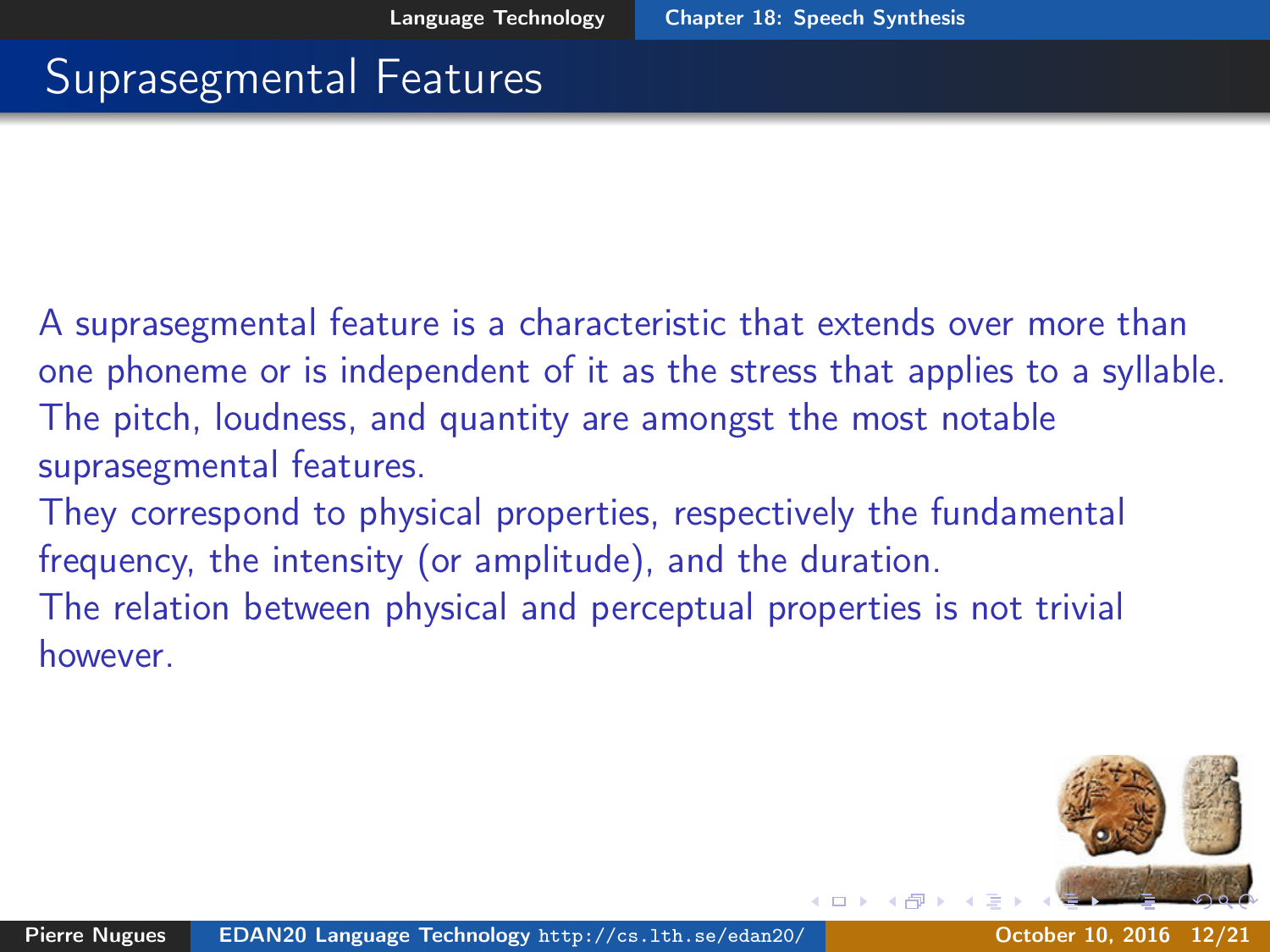# Speech Synthesis

Use pre-recorded messages (train stations airports)

Use pre-recorded segments (phrases, words)

Map phonemes onto sound units  $\rightarrow$  does not work well because of co-articulation

Two main techniques:

- Formant synthesis that works like an electronic music synthesizer
- Diphones concatenation that uses pre-recorded sound units.

The second method is generally better.

But phonemes don't transcribe directly to phones

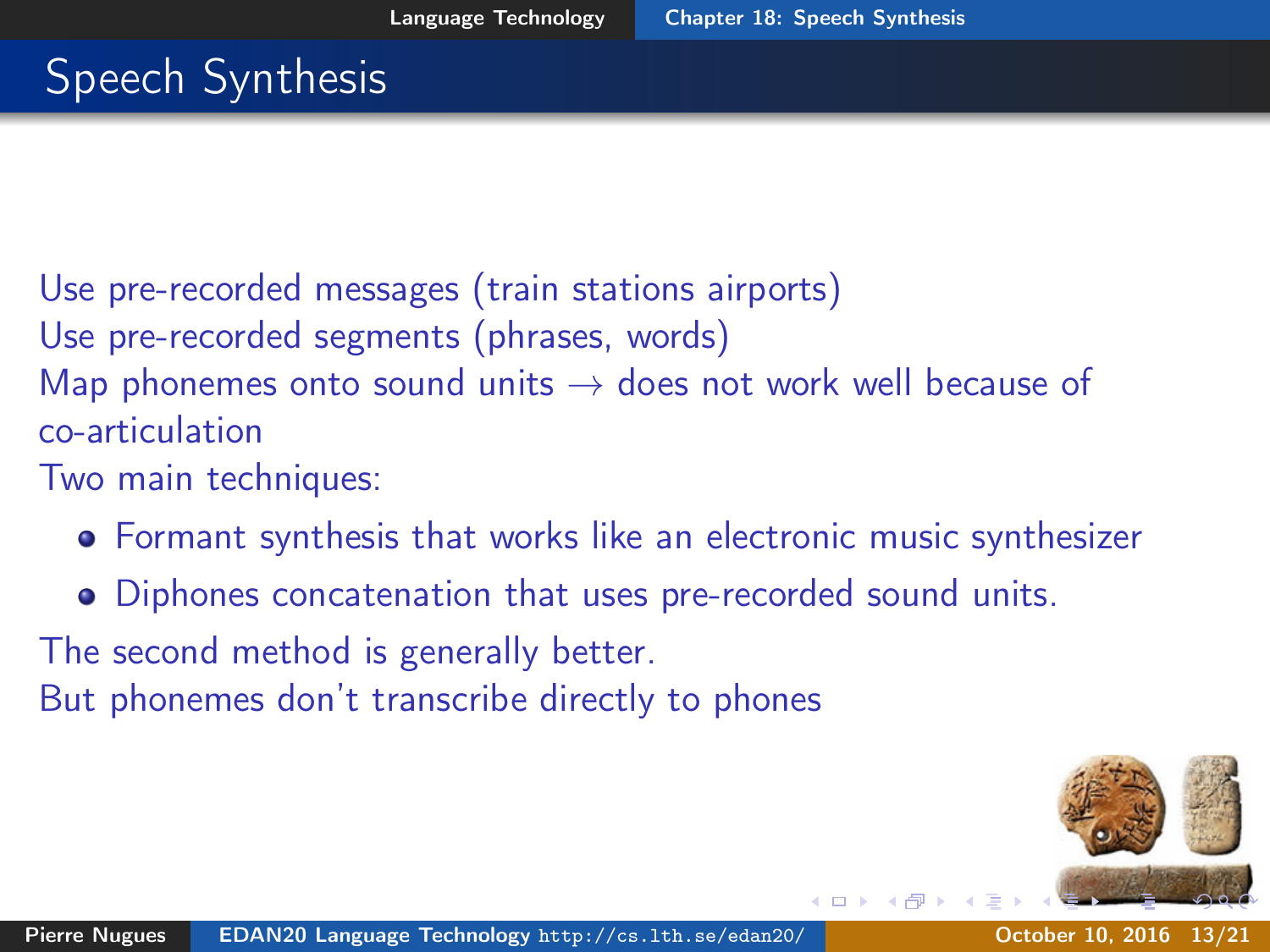## Grapheme-to-Phoneme Conversion

Letters don't always map to a single phoneme as give and life The conversion of graphemes into phonemes consists of:

- **o** Tokenization.
- Dictionary lookup to process the exceptions.
- Morphological rules should be applied and may be irregular: *played* and worked, but rugged and ragged.
- Use of rules to process the rest of words supposed to be regular  $\rightarrow$ right and left contexts of a grapheme

The venerable DECtalk has a lexicon of 7,000 words and 500 rules

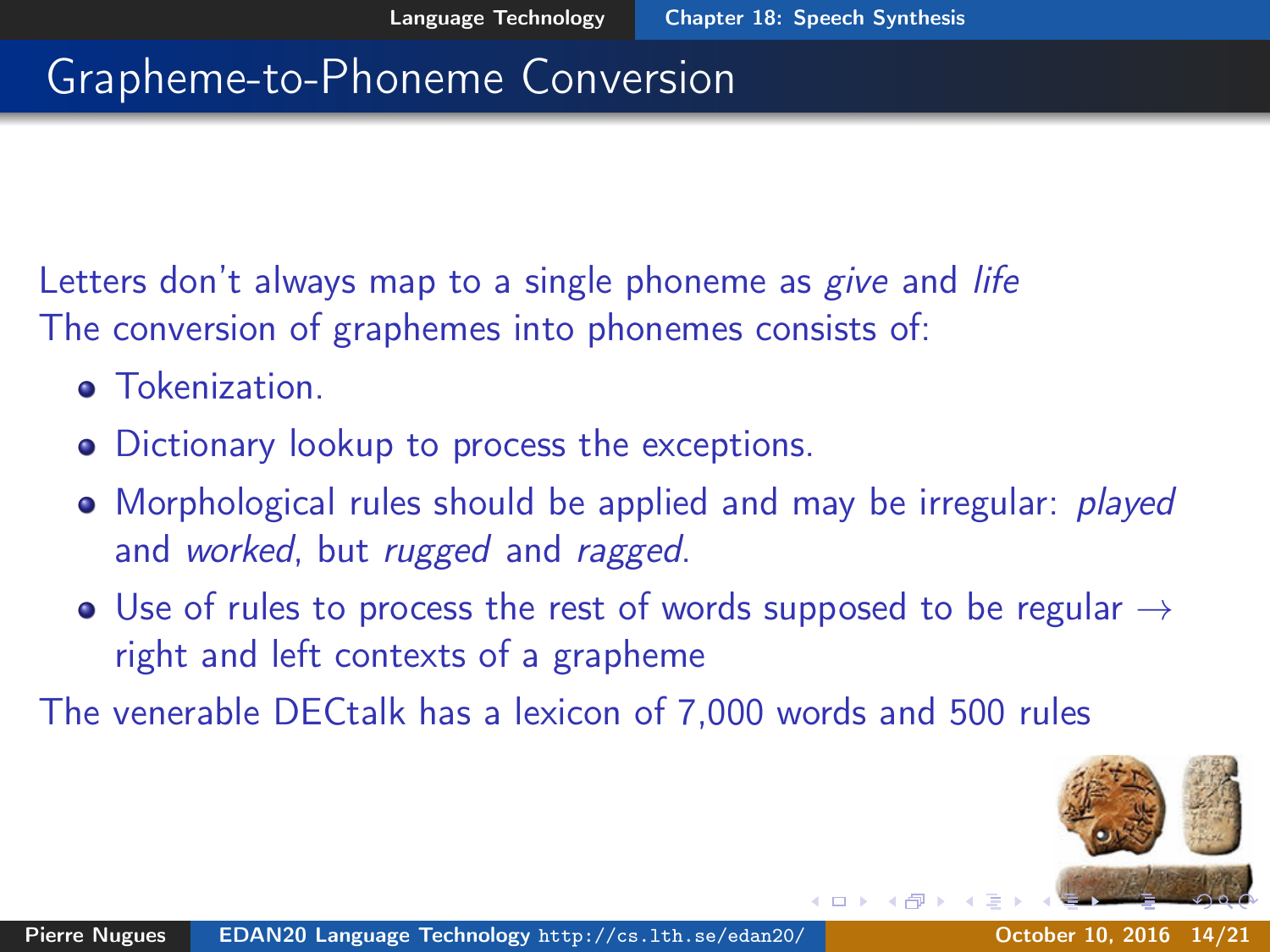## Transcription Rules

The transcription rule format is similar to what we saw with morphological processing.

 $X \rightarrow y / \langle lc \rangle$   $\langle rc \rangle$ 

Rules may have no constraint on their left or right context as the rules

$$
X \rightarrow y / \sqrt{cc}
$$
  

$$
X \rightarrow y / \sqrt{cc}
$$

or be context-free as the rule

 $X$  -->  $y$ 

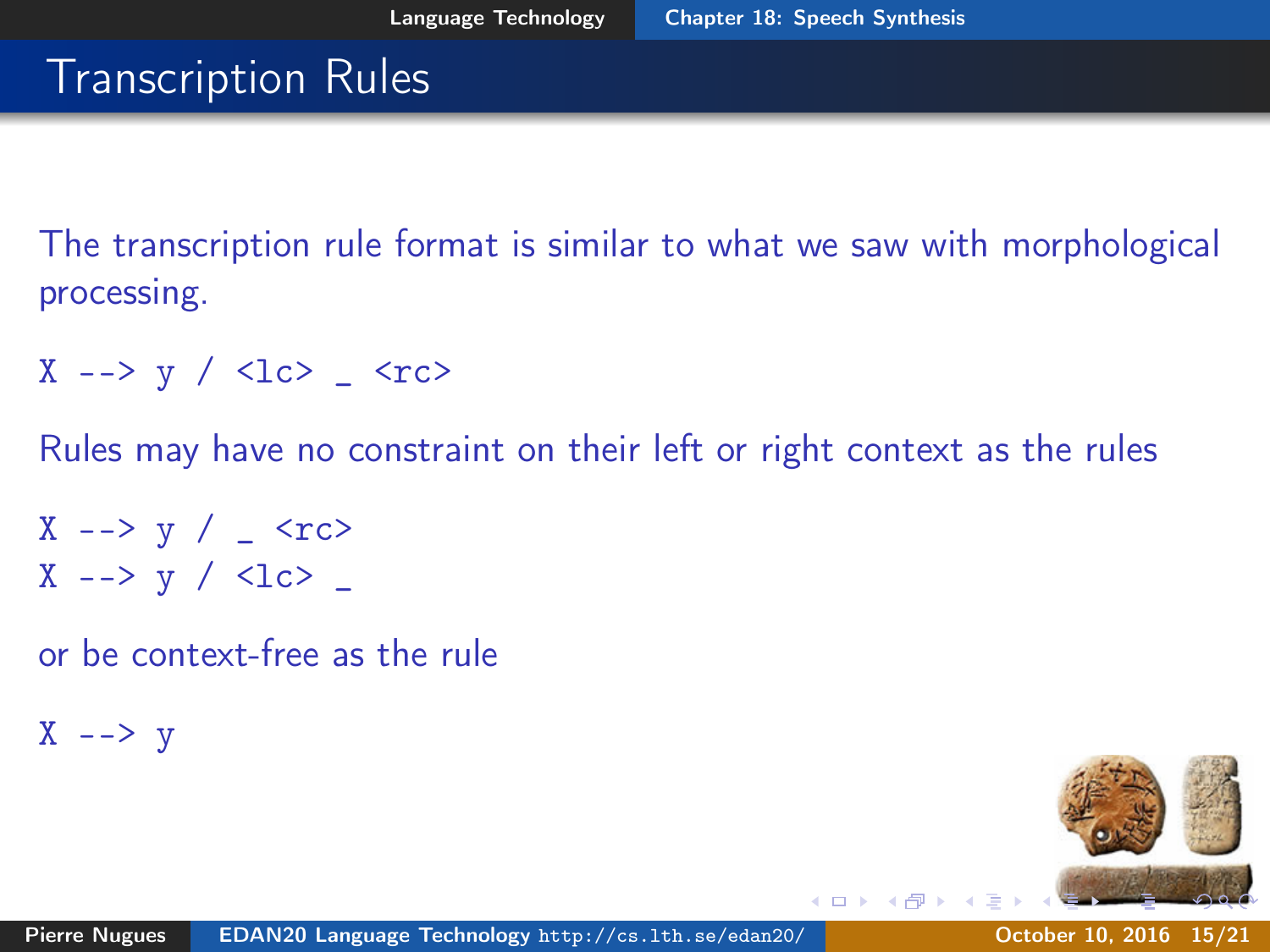#### An Example

A simplified model of the pronunciation of the letter c in English is either /s/ before  $e$ , *i*, or  $y$  or /k/ elsewhere. The rules governing the transcription are

c --> s / \_ {e, i, y} c --> k/ \_ {a, b, c, d, f, g, h, j, k, l, m, n, o, p, q, r, s, t, u, v, w, x, z, #}

The transcription rules can be implemented with a transducer just like for morphology

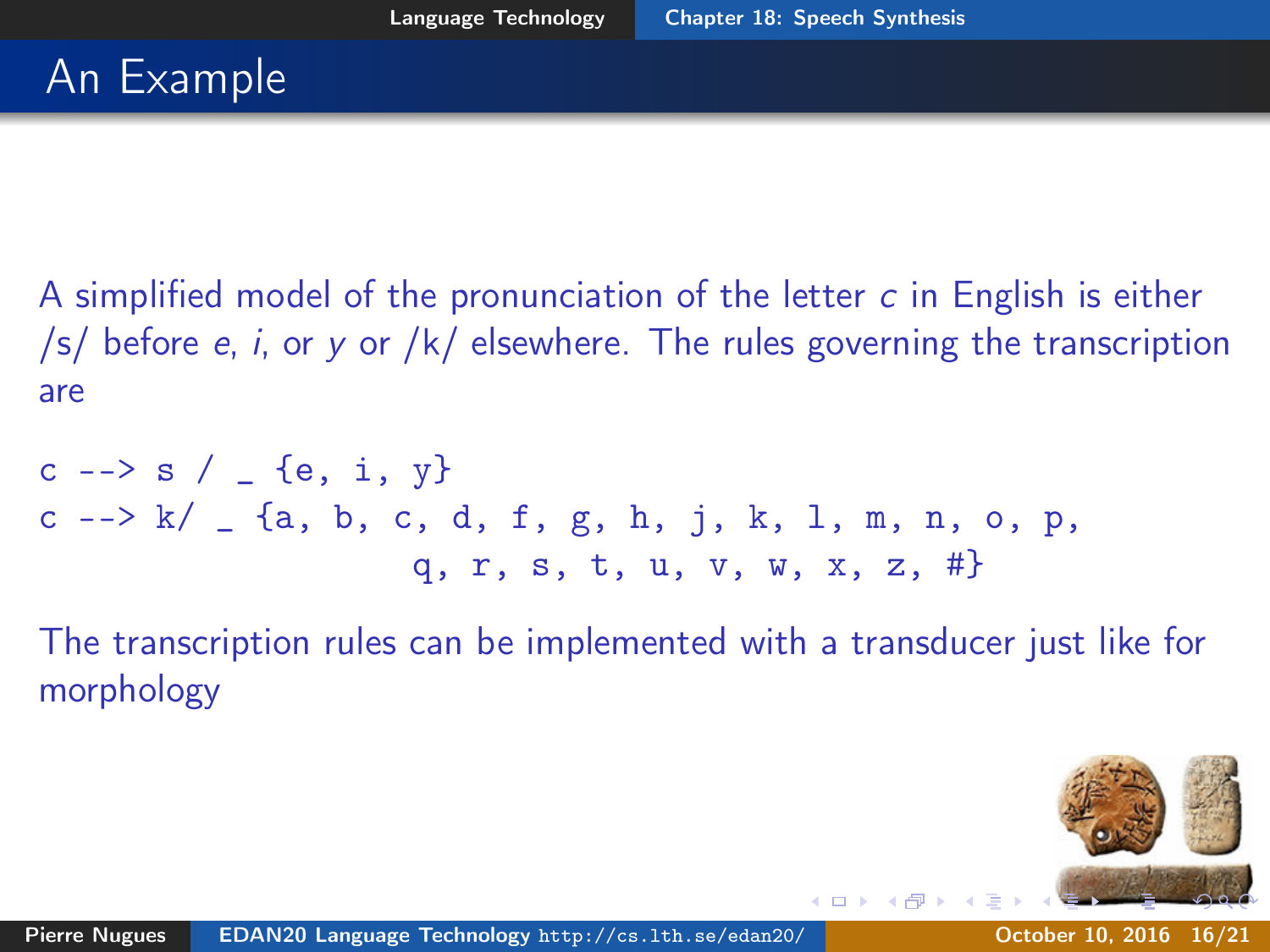# POS Tagging

#### POS

I use (verb) and a use (noun), to object (verb) and an object (noun).

French adverbs  $\rightarrow$ chantent and notamment

Semantics:

You get your just deserts In the desert of Sudan.



 $\leftarrow$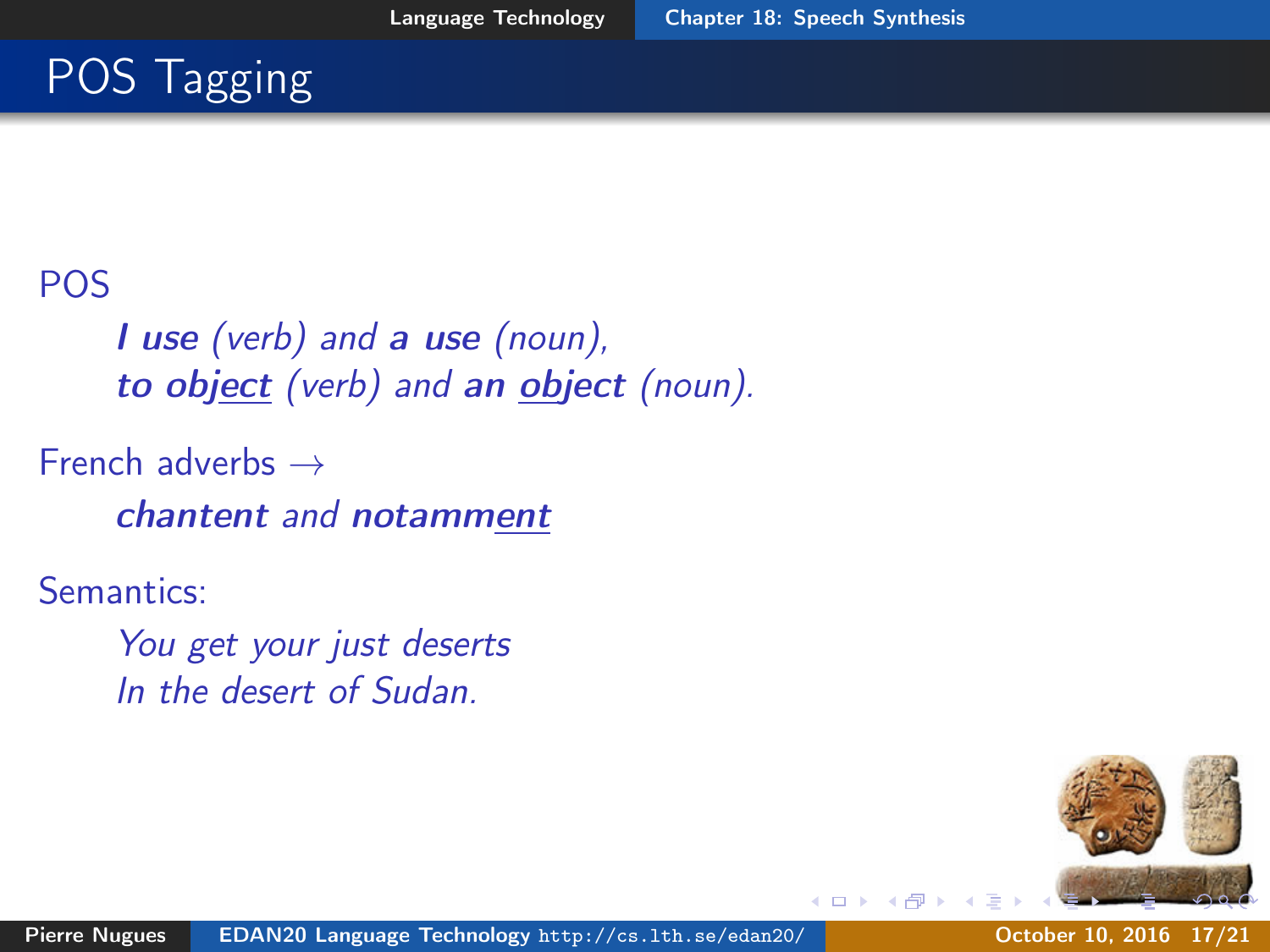#### Phone Concatenation

Use a database of prerecorded diphones, 3-phones, up to 5-phones Segment *Paris* / pæris/ and use the diphone sequence:  $#P$ , PA, AR, RI, IS, and S $#$ . Adjust suprasegmental parameters: the phone duration, intensity, and fundamental frequency (pitch value)

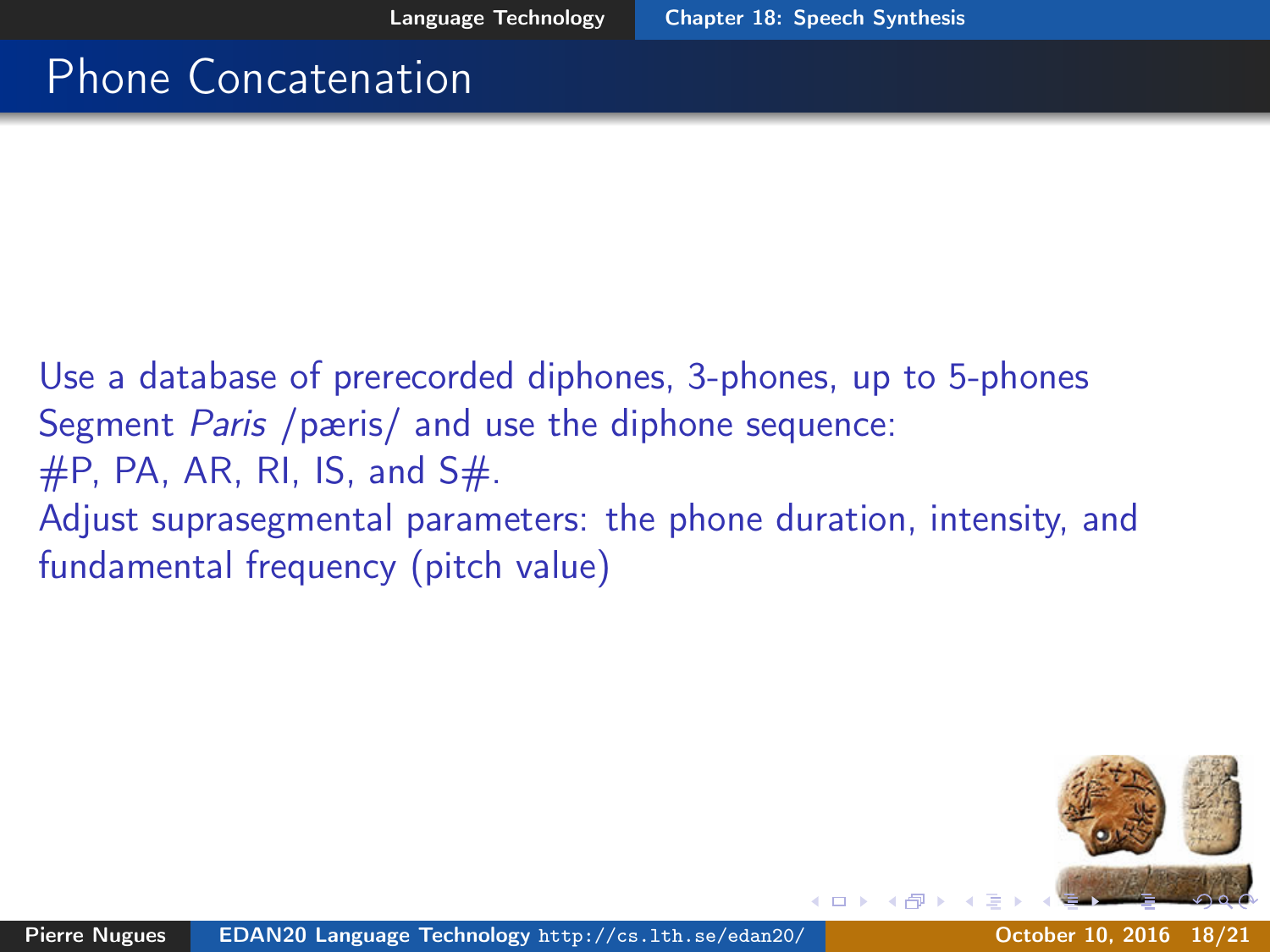$\leftarrow$   $\Box$ 

## Phone Concatenation (II)

J. J.

| <b>Diphones</b> |                      | <b>Duration</b> | <b>Intensity</b> | <b>Pitch</b> |  |
|-----------------|----------------------|-----------------|------------------|--------------|--|
| #P              | #[p]                 | 70              | 80               | 120          |  |
| <b>PA</b>       | [px]                 | 100             | 80               | 180          |  |
| <b>AR</b>       | $[\mathrm{ær}]$      | 100             | 70               | 140          |  |
| RI              | [rı]                 | 70              | 70               | 120          |  |
| IS              | $\lceil$ ıs $\rceil$ | 70              | 60               | 100          |  |
| S#              | $[s]$ #              | 70              | 60               | 80           |  |

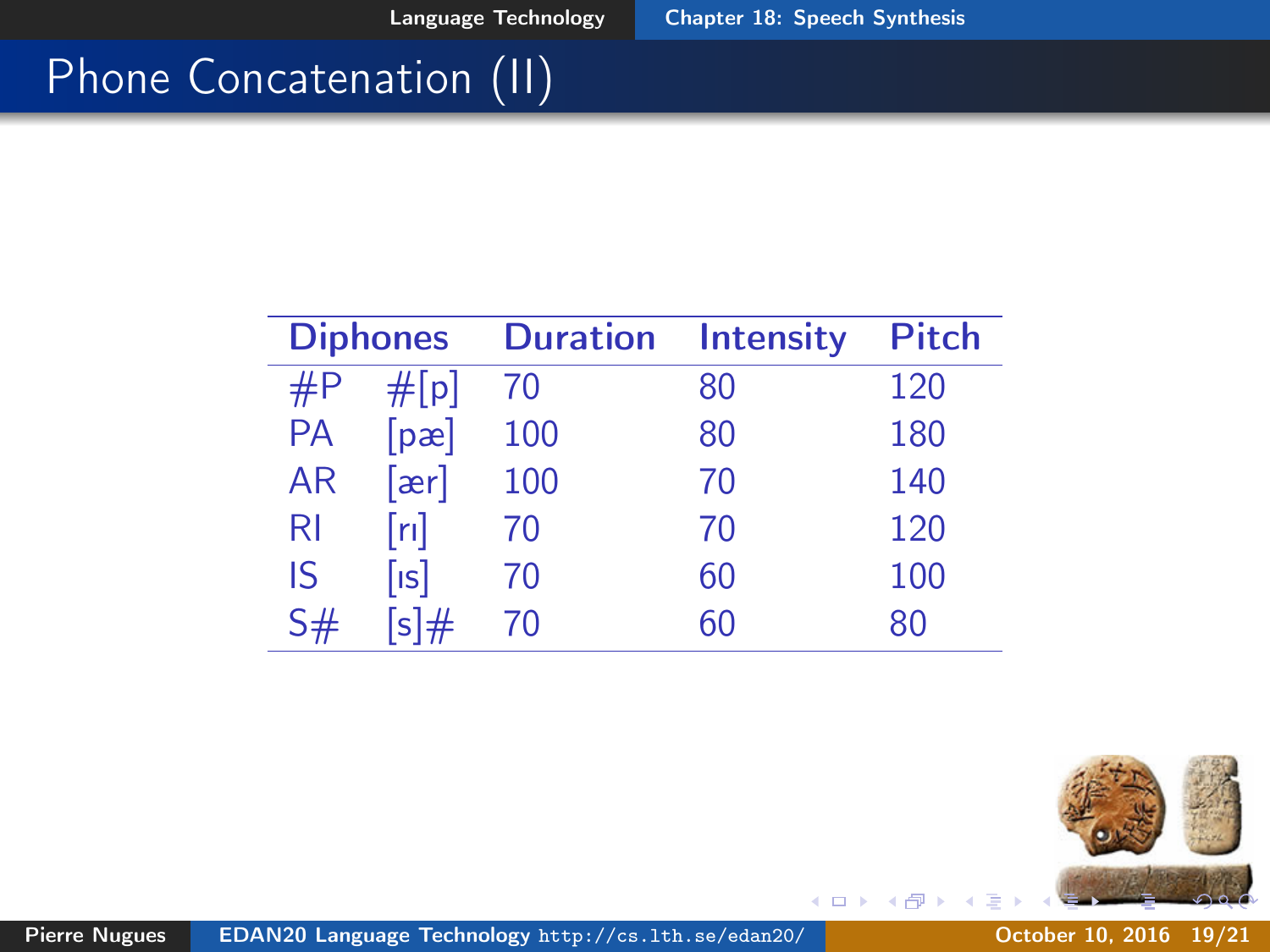<span id="page-19-0"></span>Prosody corresponds to the melody and rhythm of speech.

It conveys syntactic, semantic as well as emotional information.

Prosodic aspects are often divided into features such as in English stress and intonation.

It applies differently to questions and declarations:

- Yes/no questions such as Is it correct?
- Other questions such as *What do you want?*

Prosody is implemented by adjusting intensity, duration, and pitch parameters